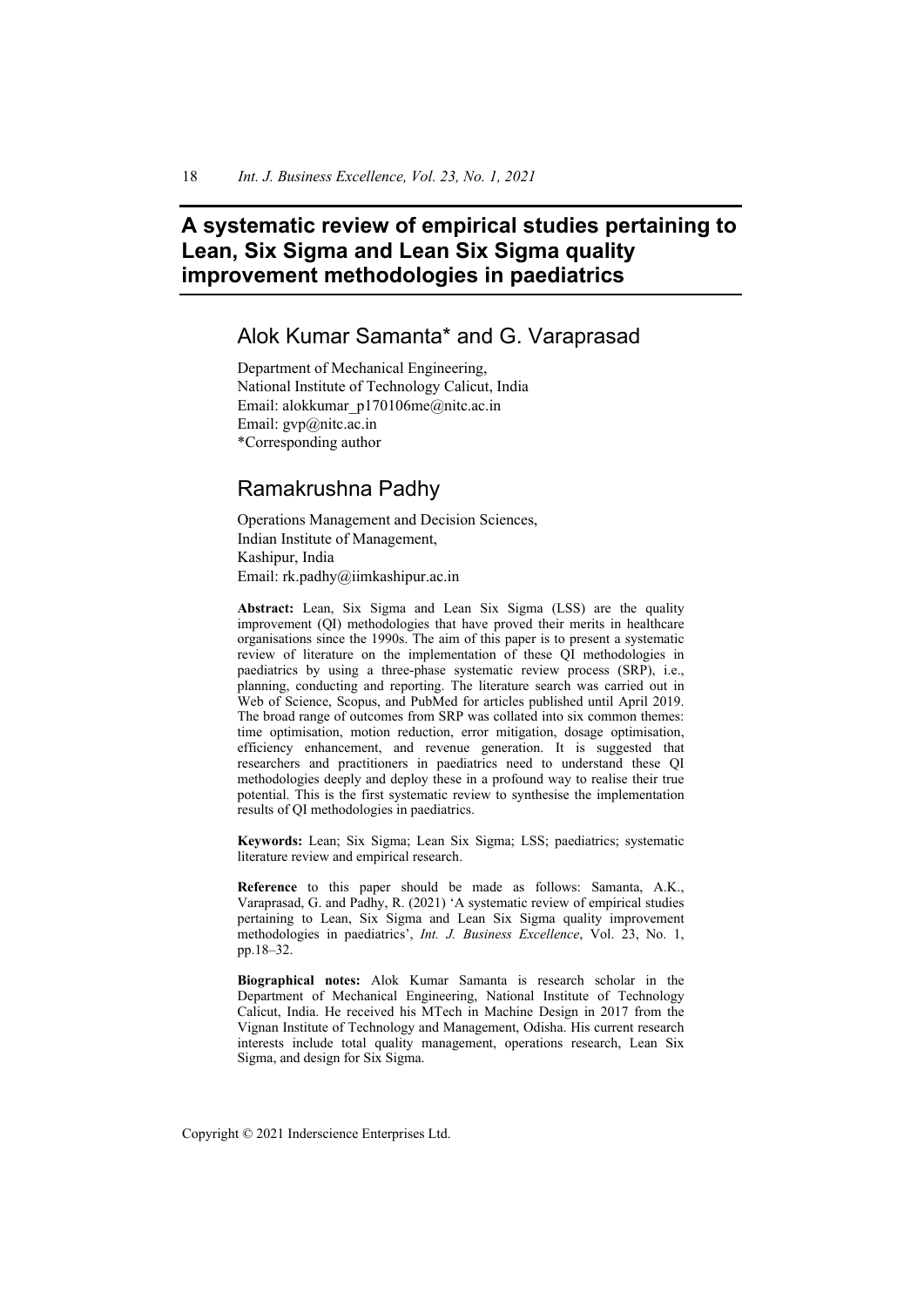G. Varaprasad is an Assistant Professor in the Department of Mechanical Engineering, National Institute of Technology Calicut, India. His areas of interest include marketing research, consumer behaviour, electronic banking, e-education, student satisfaction studies, electric vehicles, alternate energy and Six Sigma.

Ramakrushna Padhy has received his PhD from Indian Institute of Technology, Kharagpur. He also obtained his BTech in Mechanical Engineering and PG Diploma in Industrial Engineering. His research has been in understanding the implementation strategy and process of business transformation initiatives, human resource issues, enterprise sustainability. Within the business transformation initiatives, he is focused on Lean, Six Sigma, DFSS and material flow cost accounting and Industry 4.0. His major research engagement has been on developing a model of sustainable development enterprise system in the context of Indian context.

This paper is a revised and expanded version of a paper entitled 'Application of lean and Six Sigma quality improvement methodology in Paediatrics: a systematic literature review' presented at the International Conference on Global Health and Medical Tourism: The way forward, IIM Kozhikode, 7–10 March 2019.

### **1 Introduction**

Lean, Six Sigma and Lean Six Sigma (LSS) are the business improvement methodologies for achieving the fastest rate of improvement in customer satisfaction, cost, quality and process speed in both the manufacturing and service sectors. There is significant growth in the last 20 years for the utilisation of these process improvement methodologies in the health sector. As per the frequency of publications; Lean, Six Sigma and LSS are the most adopted quality improvement (QI) methodologies for improving quality in hospitals (Glasgow et al., 2010). Many other authors reinforced that Lean, Six Sigma and LSS are the most widely accepted QI methods in the health sector (Kollberg et al., 2006; De Mast et al., 2006; Lifvergren et al., 2010; Seidi and Newhouse, 2012; Chiarini and Bracci, 2013).

Empirical research builds and verifies the theory simultaneously (De-Margerie and Jiang, 2011). The articles in empirical research in the field of operations management show a positive trend in recent years (Vamsi Krishna Jasti and Kodali, 2014). The term 'Empirical' is defined as "systematic process of deriving and analyzing data by direct and indirect observations" (Roth, 2007).

A systematic review of literature in regard to utility and efficacy of Lean and Six Sigma in other branches of medical science like radiology (Amaratunga and Dobranowski, 2016), surgery (Mason et al., 2015) and acute care (Deblois and Lepanto, 2016) has already been published. Manufacturing and service organisations use LSS projects for process improvement on a continuous basis that is empirical in nature (Gupta et al., 2019). The aim of this paper is to systematically review and analyse the published articles in the area of paediatrics dealing with empirical studies on Lean, Six Sigma and LSS methodologies, which is the first of its kind. This paper also tries to provide future directions in the presented field to the professionals and academicians.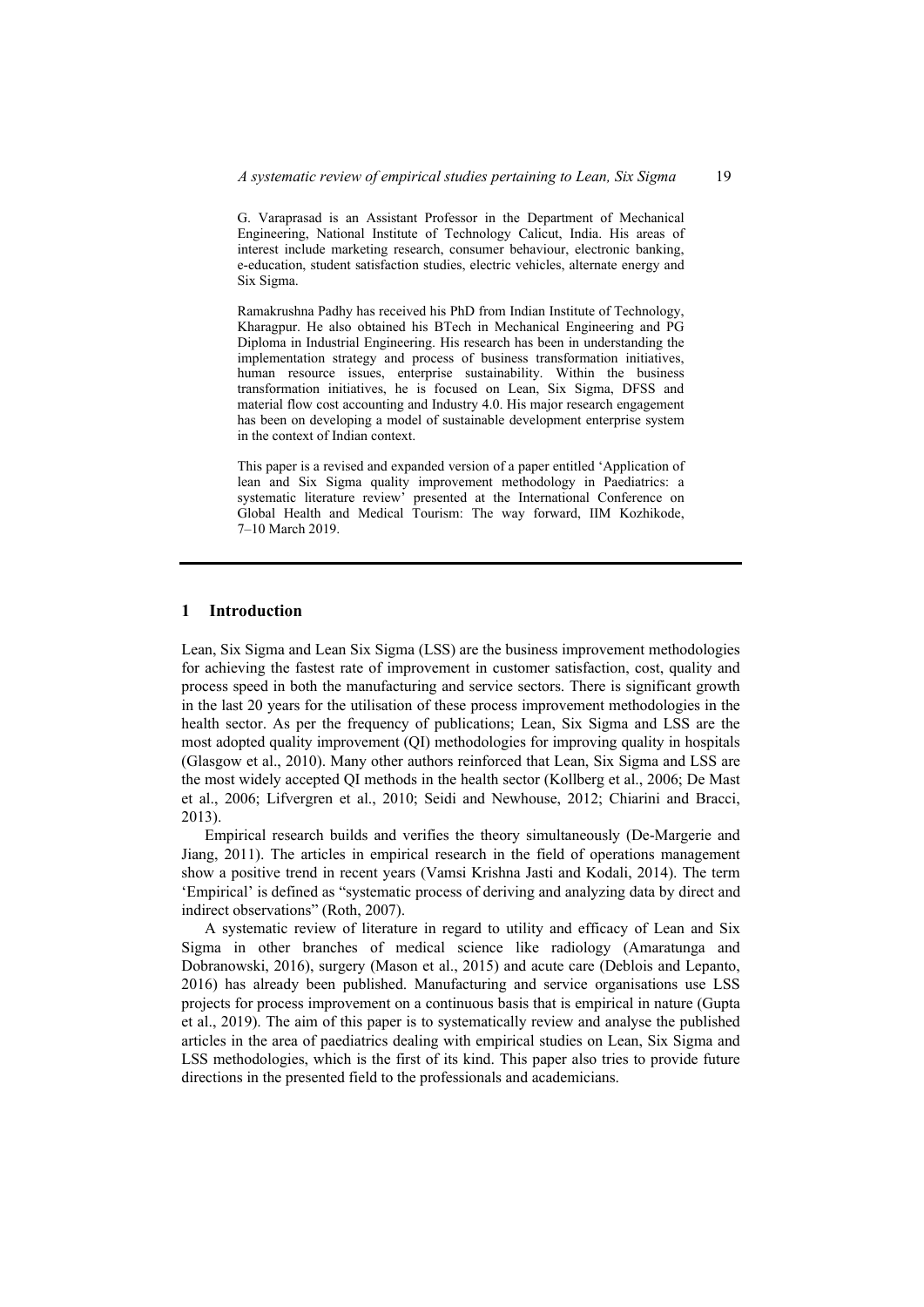The paper is organised in the following way: Section 1 introduces the paper, Section 2 provides the conceptual basis important to comprehend the work, and Section 3 reports the article and database selection methodology. The detailed study characteristics are discussed in Section 4. Section 5 narrates the summary of the paper and finally, the scope for future work and conclusion are discussed in Section 6.

### **2 Conceptual basis**

Lean and Six Sigma are the process improvement methodologies initially developed and practiced in the manufacturing sector. Lean management or Lean production at first came into picture from the book entitled *The Machine That Changed the World* published in 1990 by The Institute of Technology, Massachusetts (USA). The five fundamental components which briefly describe lean are: specify the value, identify the value stream, make the value-creating step flow, let customers pull value from the enterprise and seek perfection (Womack and Jones, 1997). The main objective of lean is to eliminate waste from a system (Liker, 2004). Maximisation of operational efficiency, speed and quality with optimum cost is achievable through lean (Holweg, 2007). The main focus of lean is to eliminate the waste (which may include energy, time and material) and ultimately increasing efficiency. Cases of using lean in healthcare were first observed in the UK (2000) and in the USA (2001). However, in the year 2009 it was apparent that the US leads the publications on implementation of Lean in hospitals with 57% followed by the UK with 29% (Brandao de Souza, 2009). The results obtained by the implementation of Lean in hospitals are a capacity increase, cost reduction, reduction in waiting time and time of stay, etc. The major tools employed in order to achieve the above results were value stream mapping (VSM), Kaizen and work standardisation (Mazzocato et al., 2012). Several other kinds of literature reported the implementation of lean in hospital (Alsmadi et al., 2012; Cardoen et al., 2015; Hassanain et al., 2017; Costa et al., 2017; Improta et al., 2018; Cerfolio et al., 2019).

The word 'Six Sigma' was first coined by Engineer Bill Smith while working in the Motorola Company in 1980. After the success of Motorola, other industries like General Electric, Honeywell etc. embraced 'Six Sigma' as the central business strategy (Hammer, 2002). Since the last 15 years, Six Sigma got its widespread acknowledgment after the publication of the book *Six Sigma: The Breakthrough Management Strategy Revolutionizing the World's Top Corporations* (Harry and Schroeder, 2005). A lot of case study manuals published in order to propose the step by step approach to implement Six Sigma in the health sector (Frings and Grant, 2005; Woodard, 2005; Gowen et al., 2008; Allen et al., 2010).

It is clear from the literature that there is a conceptual difference between these two QI approaches. Lean methodology appraises only that which adds value to the product/service and remaining all are nothing but a waste. Six Sigma uses a five-step approach to alleviate quality issues. However, the main focus of both methodologies is to satisfy customer needs, reducing the cost and improving the process (Arthur, 2011). Hence, the integration of Lean and Six Sigma termed as LSS is the gist of current QI initiatives in the healthcare sector.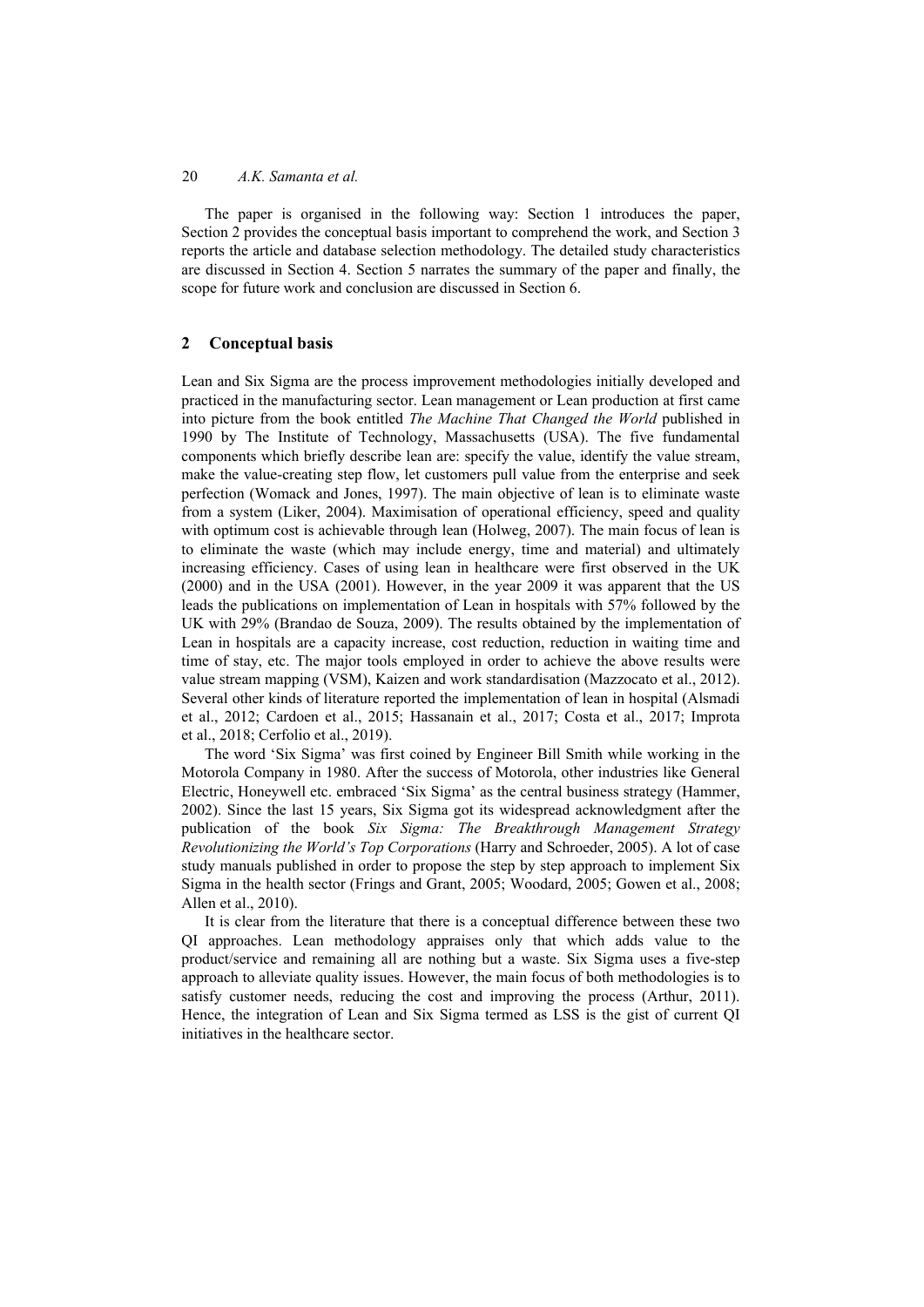### **3 Research methods**

The present study followed a three-phase systematic review process (SRP) as proposed by Tranfield et al. (2003). The three phases are: planning the review, conducting the review and reporting and dissemination. The first two phases were then presented in the form of preferred reporting items for systematic review and meta-analysis (PRISMA) diagram as proposed by Liberati et al. (2009). A detailed analysis of the selected papers is then presented. According to Soni and Kodali (2011) "Empirical articles are used to describe the 'field-based' experiences involving data collection procedures by direct observations or from naturally occurring processes rather than laboratory or simulation studies."

### *3.1 Planning the review*

Two points are to be pondered upon before starting SRP. Firstly, to know what keywords should be used that justifies the research question; secondly, what keywords justify our publication area. These two points steer towards the SRP protocol as illustrated in Table 1.

All the studies published in lean, Six Sigma and LSS pertaining to paediatric have been considered for this review. In other words, no time constraints were given to the year of publication. Three databases: Web of Science, Scopus, and PubMed were searched on 23rd April 2019 to get the related articles. The topic of this paper is pertinent to the publications from the above databases to justify their selection.

| Component           | SRP protocol                                                          |
|---------------------|-----------------------------------------------------------------------|
| Groups              | Paediatric<br>1                                                       |
|                     | 2<br>Empirical research                                               |
|                     | 3<br>Continuous improvement                                           |
| key words           | 1<br>Lean, Six Sigma, lean Six Sigma                                  |
|                     | $\mathcal{L}$<br>Paediatric, childcare, hospital                      |
|                     | 3<br>empiric, action research, case study,                            |
| Boolean operator    | 'AND' for between groups                                              |
|                     | 'OR' for within groups                                                |
| Database            | Web of Science, Scopus and PubMed                                     |
| Inclusion criteria  | Involves hospital based or outpatient based pediatric department<br>1 |
|                     | 2<br>Lean, Six Sigma and LSS methodologies implemented                |
|                     | 3<br>Adequately describes an empirical study                          |
| Language            | English                                                               |
| Document type       | Journal articles                                                      |
| Year of publication | No filter                                                             |

**Table 1** SRP research protocol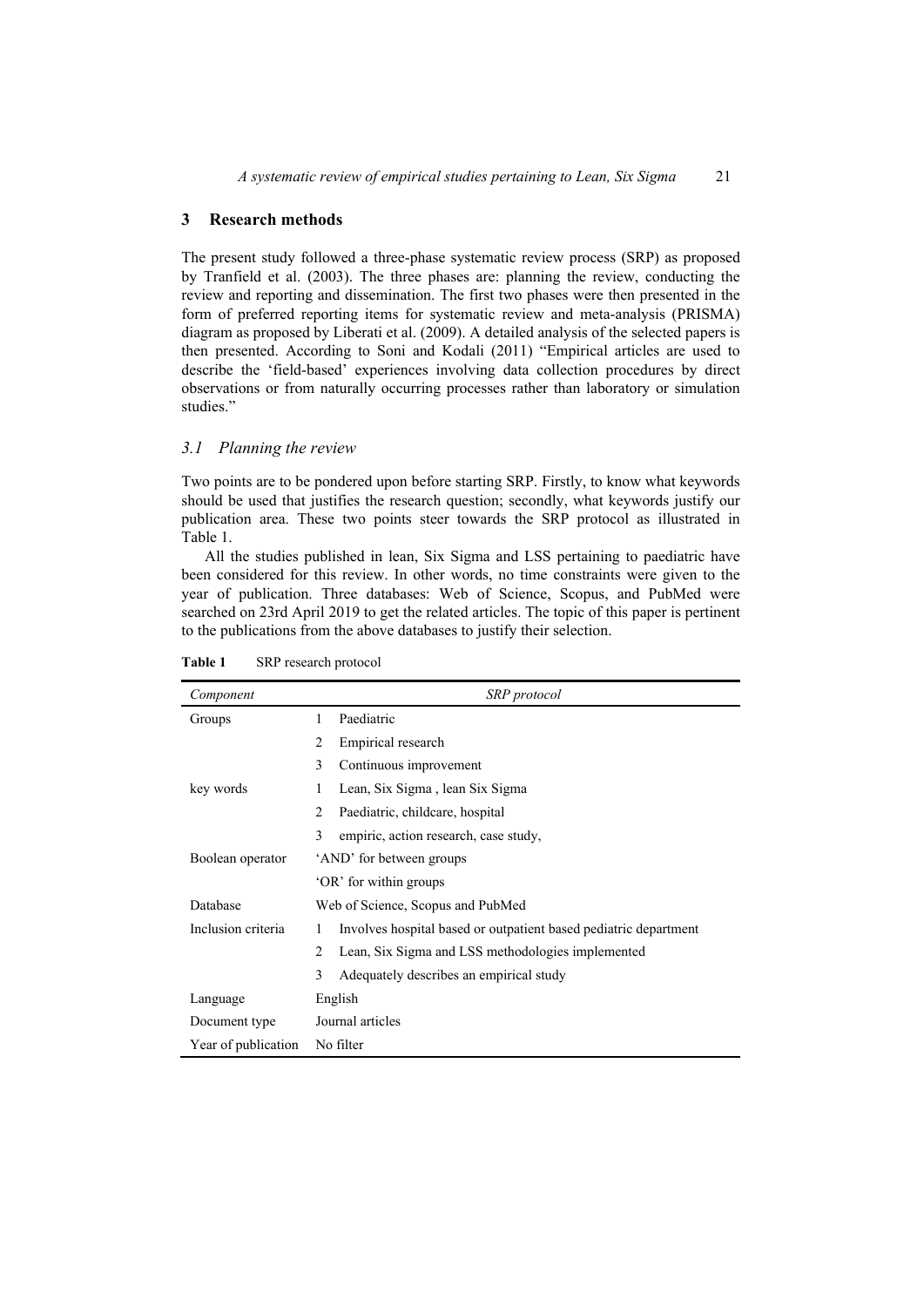The combination of words used for article search in the databases were: 'lean' or 'Six Sigma' or 'lean Six Sigma' and 'paediatric' or 'childcare' or 'hospital' and 'empiric' or 'action research' or 'case study'. The word 'empirical' means the researches which are based on real-world observations (Flynn et al., 1990). The analysis is limited to only journal articles in the English language. Conference proceedings, editorials, book chapters and letters were not entertained for the review. Another filter, i.e., publications do not behold the aspects of lean, Six Sigma and LSS were excluded.

# *3.2 Conducting the review*

The SRP research protocol as stated in Table 1 was followed to conduct the initial search that resulted in a total of 208 articles in 43 different journals within the purview of exploration. The schematic tree diagram of filtered articles from three different articles was shown in Figure 1. After deleting the duplicate articles between databases and completing all filtering criteria mentioned in the SRP protocol, finally 18 articles were picked for review. The PRISMA diagram, the most followed diagram to represent a systematic review of the literature is shown in Figure 2 (Liberati et al., 2009).





# *3.3 Reporting and dissemination*

Figure 3 exhibits that implementation of Lean, Six Sigma and LSS in paediatrics is growing with time. During the year 2010–2012, no study was reported that implemented any of these QI methodologies. But during the last three years, the data shows that 'LSS' is the principal QI methodology implemented in paediatrics. The detailed dissemination is reported in the next section where each article is explored in detail.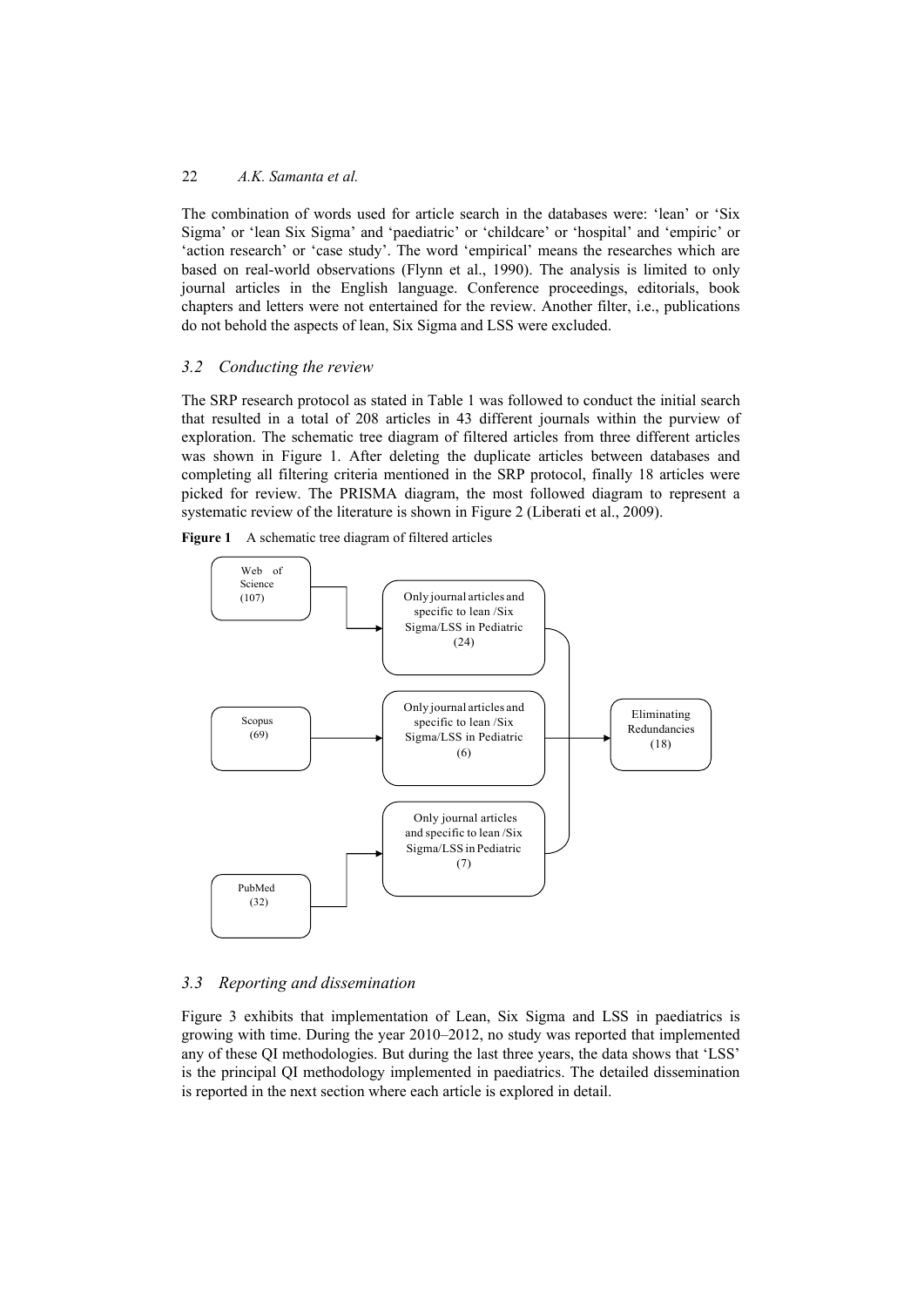#### **4 Study characteristics**

Out of 18 studies that included qualitative analyses; four used Six Sigma, two lean and 12 LSS as QI methodologies in paediatrics. All included studies were grouped into six common themes: time optimisation (five studies), motion reduction (one study) error mitigation (five studies), dose optimisation (two studies), improvement in throughput efficiency by multiple improvement actions (four studies) and revenue generation (one study). Nearly 84% of the included studies were published in the last six years out of which 80% implemented LSS as the OI methodology (Figure 3).

**Figure 2** PRISMA flow diagram of included studies (see online version for colours)



Figure 3 Year wise grouping of studies (see online version for colours)

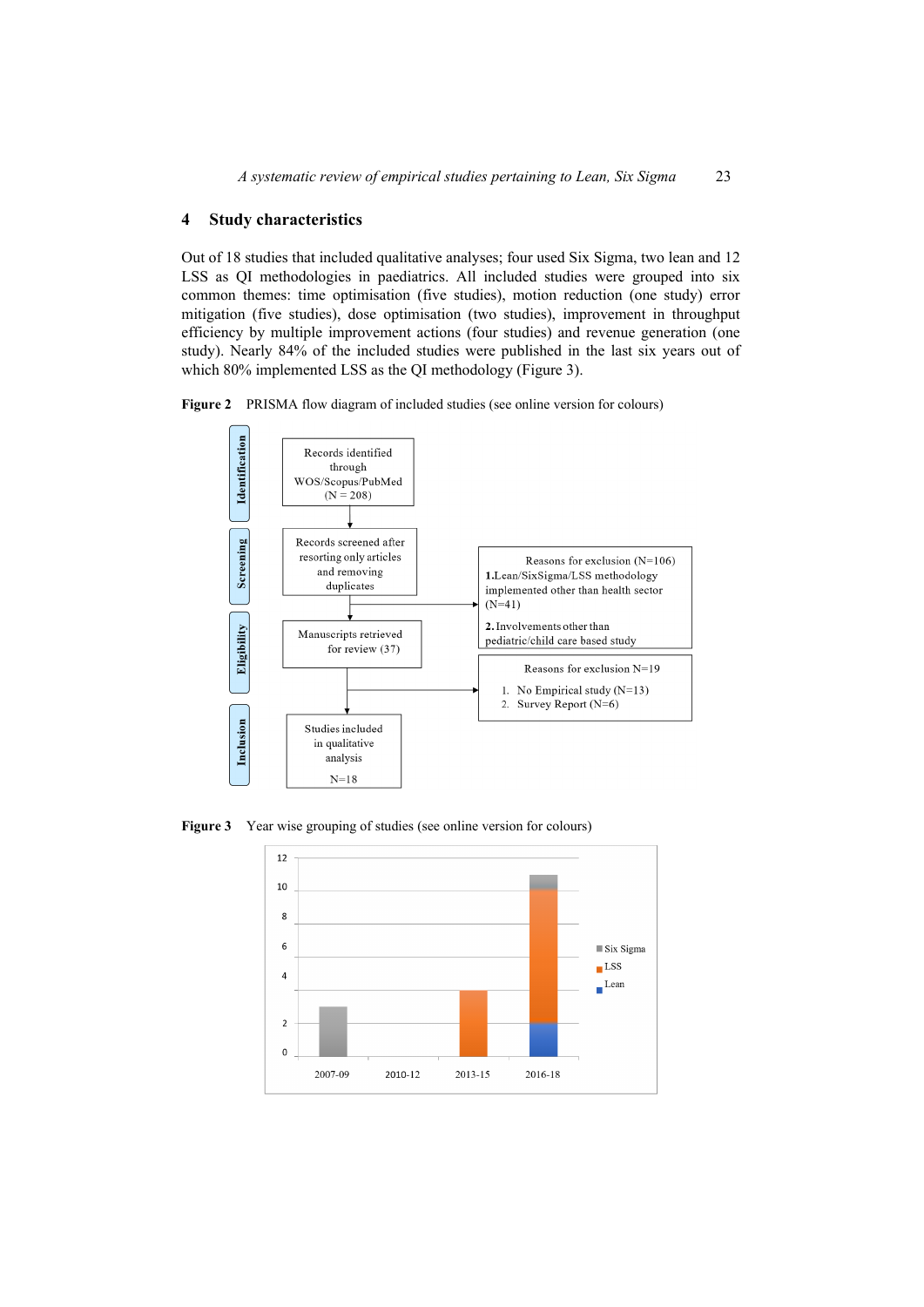# *4.1 Descriptive synthesis of studies*

In the above mentioned studies some studies had a single outcome, where as some others had multiple outcomes. This wide array of results was summarised in the form of six common themes as described below. The themes were explicitly categorised based on the end results proclaimed by the respective authors.

# *Theme 1 Time optimisation*

Time is the most valuable asset in the world and optimising time is essential in any organisational setup. In the case of the health sector different categories of time functions to be dealt with are:

- 1 appointment wait times
- 2 in-department wait times
- 3 cycle times.

Appointment wait time is the time elapsed between the day when a request for examination was sent and the day when actual examination takes place. In-department wait time is the time period during which the patient waits until the procedure begins upon arrival in a department. Cycle time is the total time spent on performing an examination. Five studies addressed the case of optimising time, out of which two studies were based on reducing the overall time from patient arrival to discharge (Jayasinha, 2016; Beck et al., 2016). In-department waiting time, i.e., the time a patient waits upon arriving another department for further procedures was reduced (Tagge et al., 2017). Fratino et al. (2009) reported the intervention of Six Sigma to reduce the time between the admission of a patient into the hospital and getting a particular treatment like hydration and chemotherapy. Lean implementation results in 30 minutes reduction in both bed request time of patients and the total duration of stay at the emergency department (ED) (Migita et al., 2018).

## *Theme 2 Motion reduction*

The distance walked by doctors, nurses or any other support staff within hospital premises is the measure of motion. The motion of personnel and material inside the hospital is inevitable but there exist certain motions that are absolutely unnecessary. Such motions are referred to as non-value-added (NVA) motions. These NVA motions need to be addressed in order to take the countermeasures. Roberts et al. (2017) reveal that the yearly distance walked by assistant technicians (ATs) at Sheikh Zayed Institute for Pediatric Surgical Innovation, Washington, DC was reduced significantly after LSS intervention.

## *Theme 3 Error mitigation*

Error in the health sector has a risk on the life of the patient. Especially, when patients are children who cannot express their pain/feeling through words then it's difficult to judge the upshots and take necessary actions. Hence, to avoid the slightest of error in paediatrics is the most essential CI intervention. Five studies that measured this outcome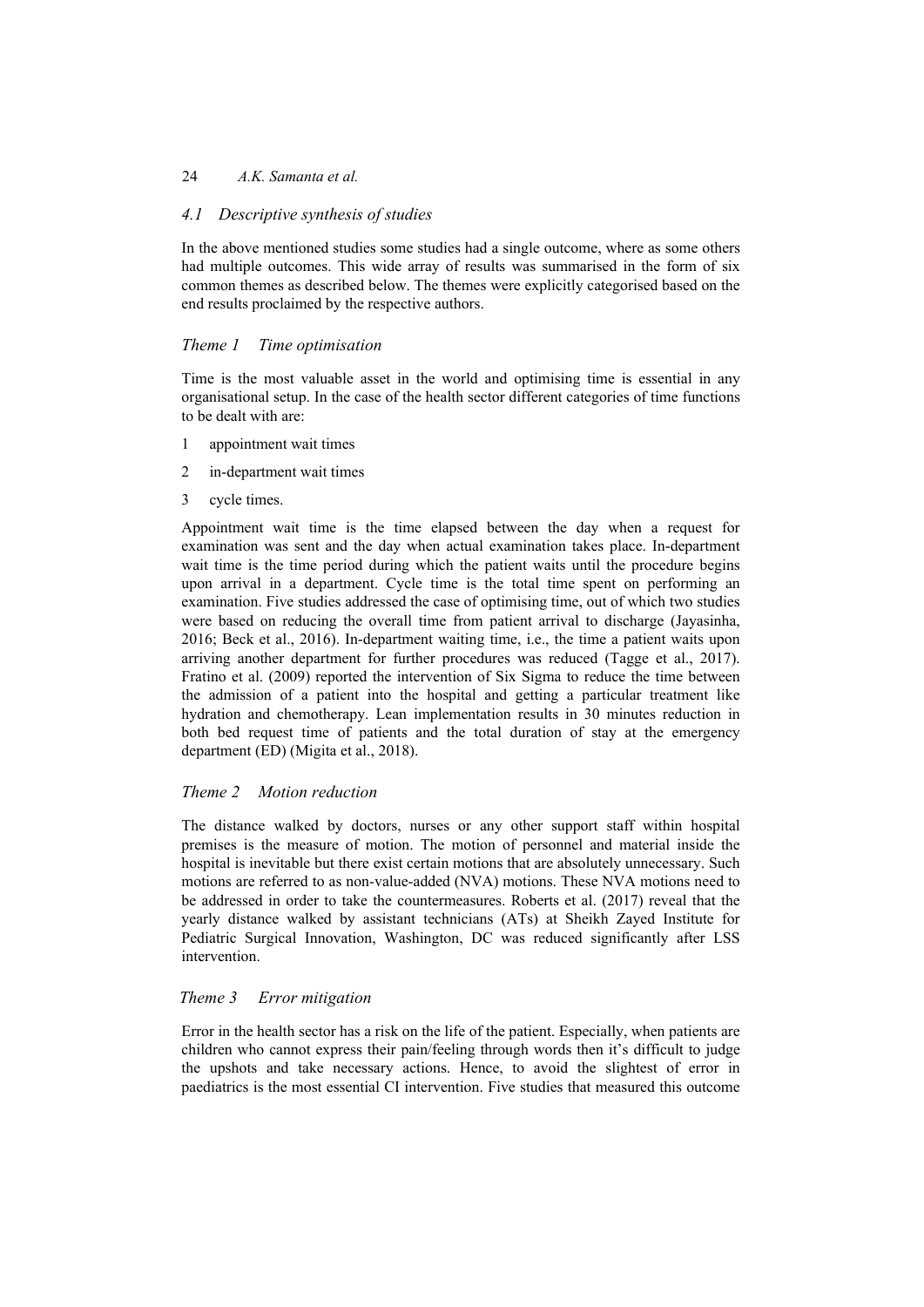include: surgical complication error (Barach and Kleinman, 2018), communication error (Czulada et al., 2016), milk feeding error (Luton et al., 2015), infection errors leading to ventilator-associated pneumonia (VAP) (McBeth et al., 2018) and breast milk administration error (Douglas et al., 2007).

### *Theme 4 Dose optimisation*

There exists certain type of doses during which the patients were exposed to excess medical radiations. These radiations are very much harmful to the patients. Though these doses are an essential part of the patient treatment, the excess exposure results in major side effects which very much is harmful to the patient. The frequency of a computed tomography (CT) scan was reduced in two hospitals after the implementation of LSS methodology (Greenwood et al., 2015; Tekes et al., 2016).

### *Theme 5 Improvement of throughput efficiency by multiple improvement actions*

Whenever a single QI project results in a number of beneficiary outcomes then throughput efficiency is taken into account. Four studies reported multiple action plans for improving the throughput efficiency of a hospital. Penn State Hershey Children's Hospital (PSHCH), located in central Pennsylvania, achieved several benefits like reduced discharge order entry time, decreased lost referrals resulting revenue generation and an increase in overall satisfaction and trust in doctor (Beck and Gosik, 2015). Several action plans taken in order to increase throughput efficiency after VSM outlined for the given hospital. VSM for the current state appears to be 42 days between fax referral of patient and registration but benchmarking standard restricts to 14 days only (Lee et al., 2014). The per-patient handoff communication error from operating room (OR) to paediatric intensive care unit (PICU) reduced significantly and patient waiting time along with other NVA activities also decreased in Mayo Clinic Children's Centre, a tertiary academic paediatric medical centre (Gleich et al., 2016). Mistry et al., (2008) reported four improvements at Duke Children's Hospital, Durham, NC out of which two were time minimisation and the other two increased in a number of patients in lab tests.

### *Theme 6 Revenue generation*

Revenue of a hospital can be generated in many ways like increasing the patient volume, getting more insurance claims and obtaining more output by utilising fewer resources, etc. LSS intervention helps in generating revenue by reducing the insurance claim denials in Texas Children's Hospital (Kovach and Borikar, 2018).

## *4.2 Synthesis of results*

The descriptive synthesis of results is performed and the findings were assessed by various parameters: type of QI interventions, source, aim, tangible outcomes, year and authors (Table 2).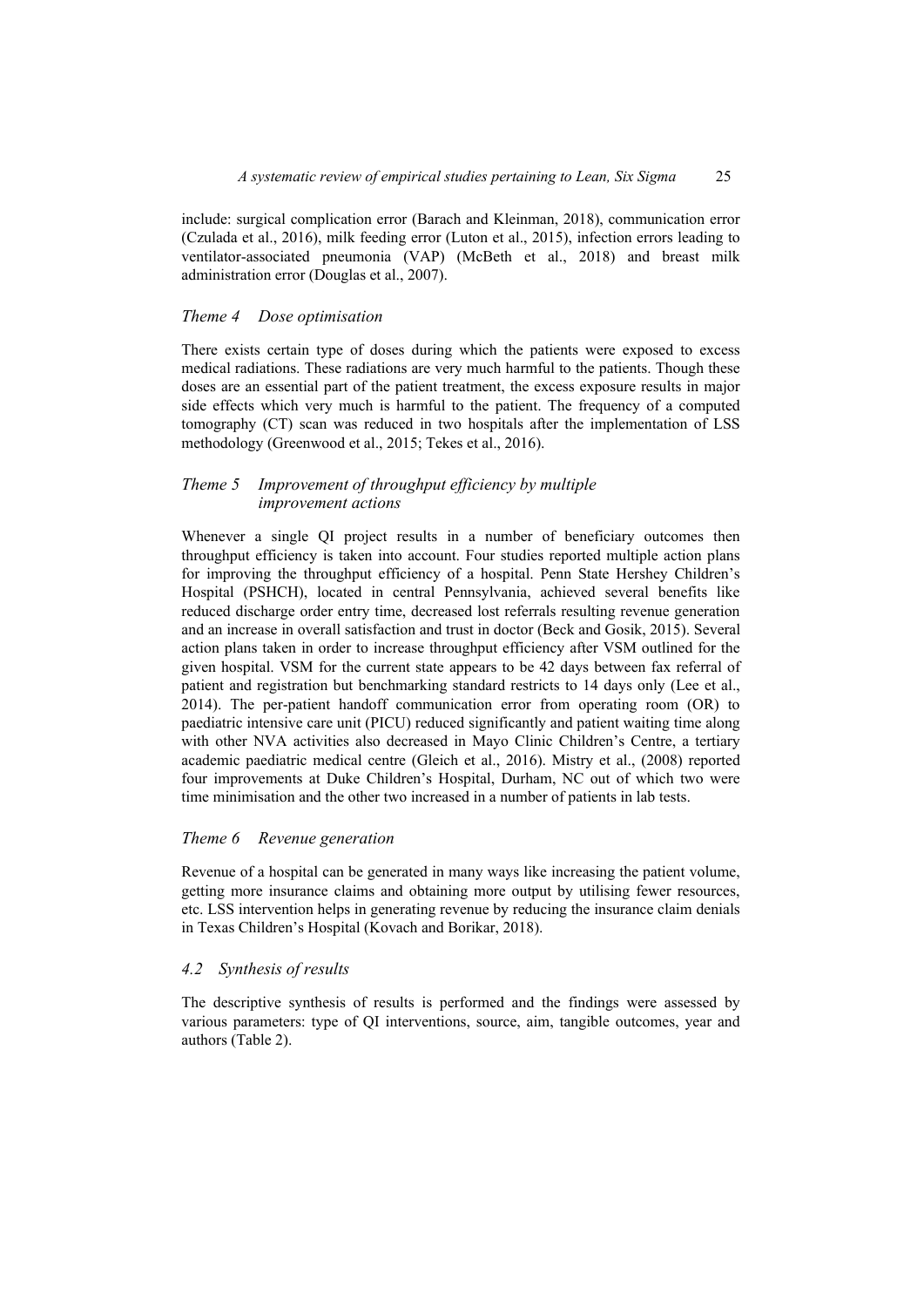| Aim of study         | Authors             | Publication vear | Centre                                                                                 | Outcomes                                                                                                                                                                           | Method    |
|----------------------|---------------------|------------------|----------------------------------------------------------------------------------------|------------------------------------------------------------------------------------------------------------------------------------------------------------------------------------|-----------|
| Motion reduction     | Roberts et al.      | 2017             | Pediatric Surgical Innovation,<br>Sheikh Zayed Institute for<br>Washington, DC         | The distance walked per day by the ATs in the base line<br>was reduced from 26.4 km to 19.2 km                                                                                     | LSS       |
| Error mitigation     | Barach and Kleinman | 2018             | Hospitals in USA                                                                       | Surgical complication rates were lowered to more than<br>one-third and death rates were lowered to almost one-<br>half (from 1.5 to 0.8%)                                          | LSS       |
|                      | Czulada et al.      | 2016             | pediatric intensive care unit<br>(PICU) North Carolina<br>Children's Hospital          | Improved quality care and reduced error witnessed by<br>improvement in the mean percentage of families<br>communication from 13% to 65%                                            | LSS.      |
|                      | Luton et al.        | 2015             | Texas Children's Hospital                                                              | For both human and formula milk, the feeding errors<br>reduced by 83%                                                                                                              | LSS       |
|                      | McBeth et al.       | 2018             | Davis, Children's Hospital,<br>Sacramento, California.                                 | significantly from 7.86 t0 1.16 per 1,000 ventilator days<br>within two years and sustained a rate of near 0 for 5<br>Ventilator Associated Pneumonia cases reduced<br>years       | Six Sigma |
|                      | Douglas et al.      | 2007             | Children's Hospital Illinois<br>Tertiary Care Centre at                                | process was improved from 5.2 to 6, i.e., from 104<br>The sigma level for the breast milk administration<br>potential errors to 3.4 potential errors in a million<br>opportunities | Six Sigma |
| optimisation<br>Dose | Greenwo od et al.   | 2015             | St Louis Children's Hospital and<br>Mallinckrodt Institute of<br>Radiology Washington. | CT use in children reduced by roughly $50\%$                                                                                                                                       | LSS.      |
|                      | Teke et al.         | 2016             | Quaternary Care Academic<br>Children's Center                                          | Number of orders for Head CTs of children with<br>hydrocephalus was reduced by 75%                                                                                                 | LSS       |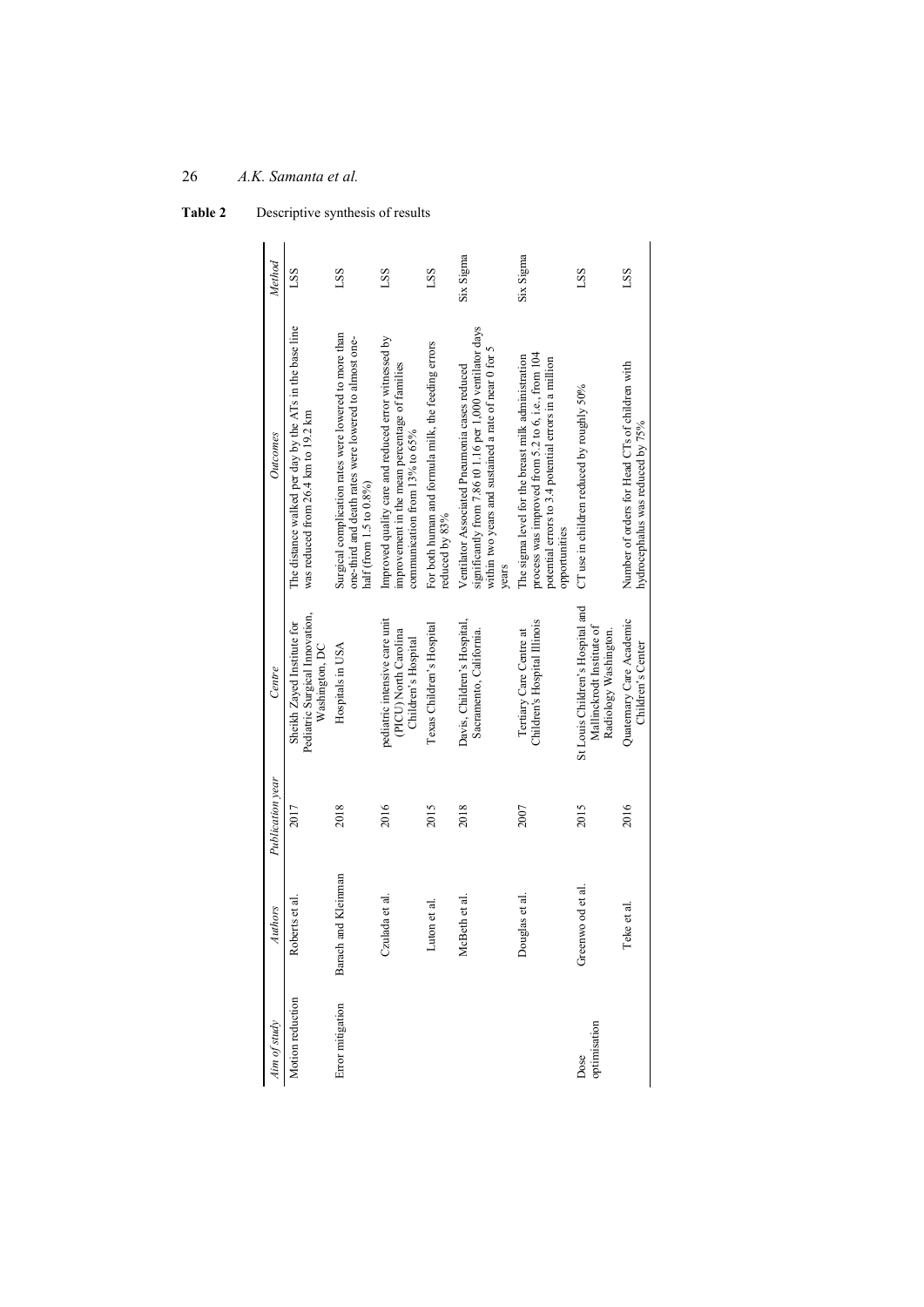| im of study                                | Authors        | Publication year | Centre                                                                                | Outcomes                                                                                                                                                                                                                                                                                                                                                                                               | Method     |
|--------------------------------------------|----------------|------------------|---------------------------------------------------------------------------------------|--------------------------------------------------------------------------------------------------------------------------------------------------------------------------------------------------------------------------------------------------------------------------------------------------------------------------------------------------------------------------------------------------------|------------|
| Improvement of<br>throughput<br>efficiency | Beck and Gosik | 2015             | Penn State Hershey Children's<br>Hospital (PSHCH), located in<br>central Pennsylvania | resources 50 percentile growth of 'trust in doctor', 3<br>percentile rise in 'would recommend this hospital to<br>medians. Lost referrals reduced from 20 to 0 which<br>\$275,000 and \$412,000 dollars without additional<br>200 minutes reduction in discharge order entry in<br>percentile increase in 'Overall satisfaction and 22<br>results in revenue generation, estimated between<br>others'. | LSS        |
|                                            | Lee et al.     | 2014             | Johns Hopkins Hospital<br>Maryland                                                    | VSM for the current state appears to be 42 days between<br>fax referral of patient and registration but benchmarking<br>standard restricts to 14 days only                                                                                                                                                                                                                                             | LSS        |
|                                            | Gleich et al.  | 2016             | Mayo Clinic Children's Center                                                         | Operating Room (OR) to Paediatric Intensive Care Unit<br>waiting time and other non value added activities were<br>PICU) reduced significantly from 1.9 to 0.3. Patient<br>decreased by 58 minutes(from90 to 32 minutes)<br>Per patient handoff communication error from                                                                                                                               | LSS        |
|                                            | Mistry et al.  | 2008             | Duke Children's Hospital,<br>Durham, NC                                               | Respiratory monitoring increased from 86% to 99%<br>obtaining critical laboratory studies was reduced by<br>2 Decrease in the postoperative handoff turnaround<br>0.6 minutes $(13 \text{ min to } 2.4 \text{ min})$ Completion of<br>chest radiographs increased by 34% Cardio-<br>time from $15.3 \text{ min}$ to $9.6 \text{ min}$ The time to                                                      | Six Sigma  |
| generation<br>Revenue                      | Kovach et al.  | 2018             | Texas Children's Hospital                                                             | The number of insurance claim denials for Emergency<br>Center patients reduced to 70 or fewer and thereby<br>increased revenue generation                                                                                                                                                                                                                                                              | <b>LSS</b> |

| Table 2 | Descriptive synthesis of results (continued) |
|---------|----------------------------------------------|
|         |                                              |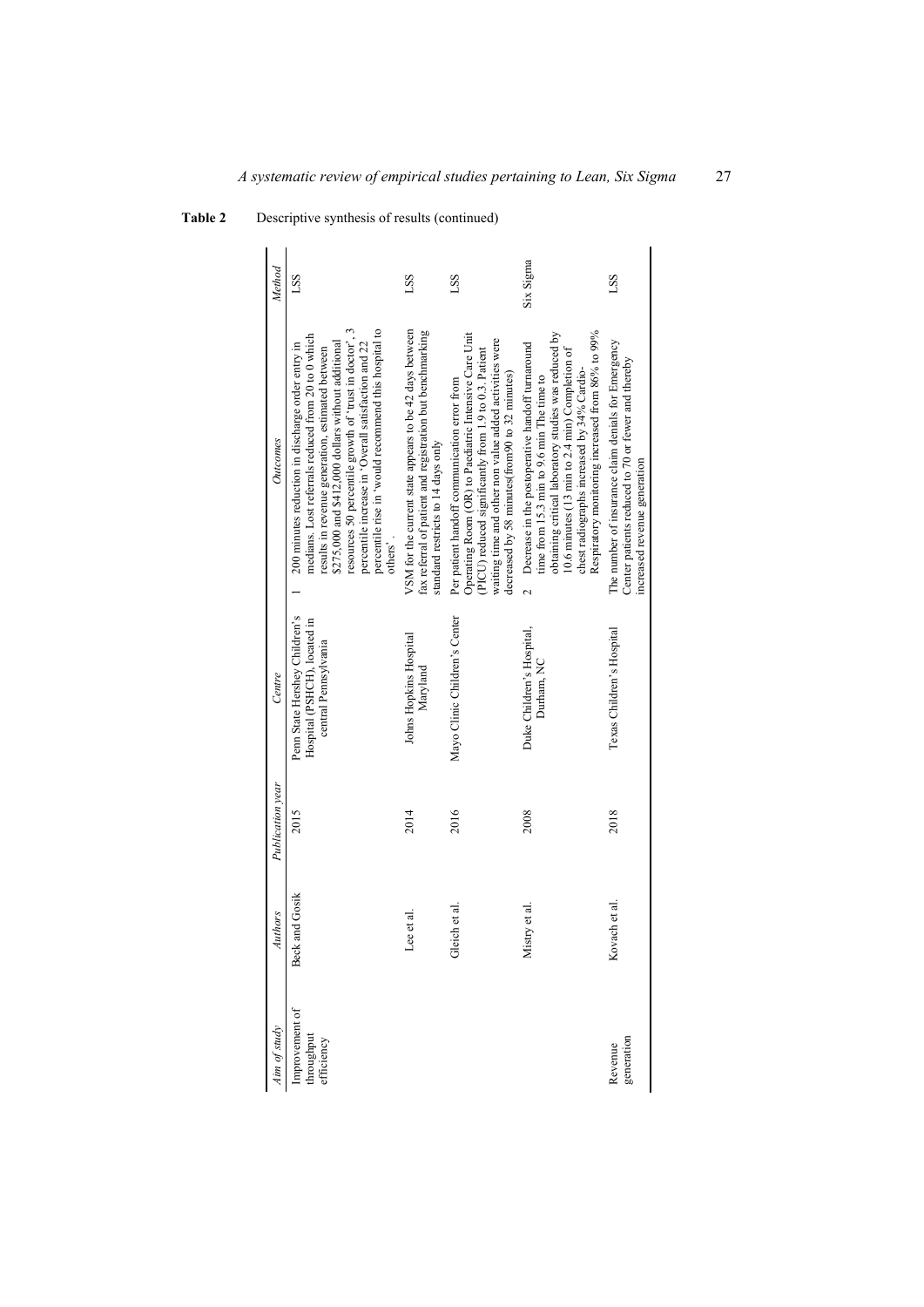#### **5 Discussion**

In paediatrics, various NVA activities that result in increased waiting time, patient discontent, etc. can be mitigated by lean methodology as it adds value to products and services. Various lean tools employed in paediatrics include VSM 5S, Kaizen, process flow diagram, just in time, checklist, etc. Six Sigma uses a five-step approach to alleviate quality issues. The five steps: define, measure, analyse, improve and control (DMAIC) constitutes many tools like Pareto analysis, failure mode effects analyses, statistical process control, Ishikawa Diagram, etc. which were effectively used in mitigating paediatric quality issues. The integration of Lean and Six Sigma termed as LSS is the gist of current QI initiatives.

The prospects of Lean, Six Sigma and LSS methodologies as QI initiatives within paediatrics are the focus of this study. The outcome has been accessed based on 6 common themes which provide the understanding of these methodologies through the entire paediatrics context. The findings indicate that the maximum interventions are for time optimisation and error reduction. All the studies reported in this paper are of the US context; still, these methodologies can be practiced universally. One of the objectives of this study is to highlight the applicability and impact of the QI methodologies through careful evaluation of the published articles. Hence, the practitioners and researchers of paediatrics across the globe may implement these CI methodologies in order to get similar benefits.

#### **6 Conclusions and future scopes**

The usefulness of Lean, Six Sigma and LSS in healthcare settings has been reported through systematic literature reviews (Vest and Gamm, 2009; Villa, 2010; Anamaria et al., 2018). But, the aggregate benefits within the boundary of paediatrics remain unrevealed. The findings of the systematic literature review reveal the beneficiary outcomes of these interventions within paediatrics. Adoption of Lean in the Malaysian healthcare industry resulted in reduced waste and defects, fast delivery with minimal cost, reduced cycle time, accelerated process, etc. (Habidin et al., 2014). But, when considering the improvements among the studies it is undeniably difficult to differentiate the level of benefits between the QI interventions. Even focused clinical improvements were secured from all the included studies but the statistical significance of them was not fairly demonstrated.

Future works should consider regional, economic and cultural factors in order to compare the level of improvements due to QI interventions. Practitioners and academicians, especially in developing countries, should try to foster the use of these QI interventions in all healthcare settings. Studies have to be carried out by performing multiple interventions in a similar scenario in order to validate their cost-effectiveness and sustainability. The means to sustain these practices need to be focused on. One of the most promising areas for future research is to investigate the factors of success and failure of these interventions. The present study will serve as a supplement for researchers and practitioners in paediatrics to comprehend and contrive the QI methodologies in a better way.

Lean, Six Sigma and LSS methodologies require substantial staff training for data collection and statistical analyses. Multilevel trained personnel (green belt, black belt,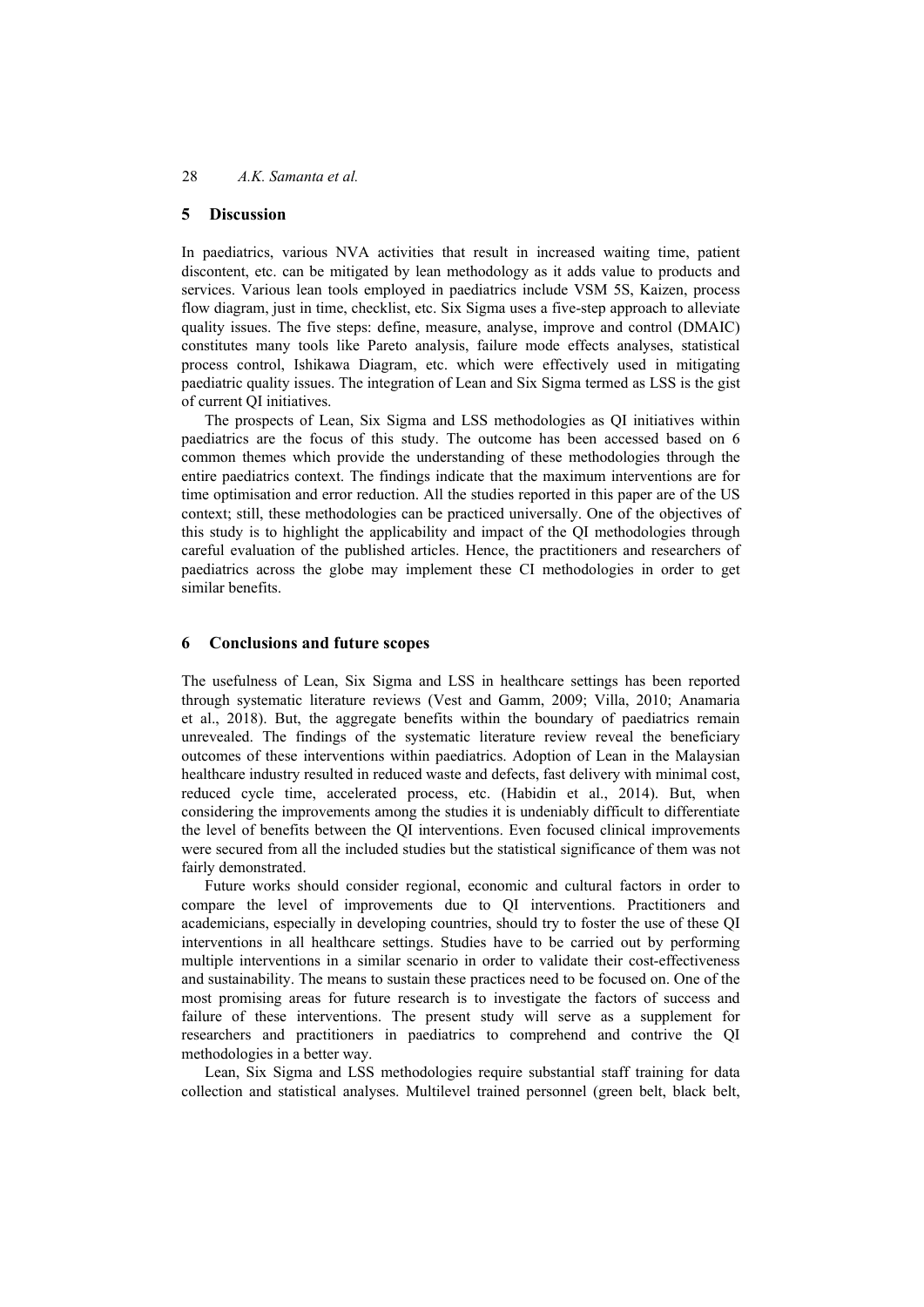and master black belt) were assigned respective tasks for smooth flow of LSS projects in industrial settings but the same is unnoticeable from the studies. One of the limitations of this review is the incapability of recommending the methodologies for improving specified outcomes in paediatrics.

### **References**

- Allen, T.T., Tseng, S.H., Swanson, K. and McClay, M.A. (2009) 'Improving the hospital discharge process with Six Sigma methods', *Quality Engineering*, Vol. 22, No. 1, pp.13–20.
- Alsmadi, M., Almani, A. and Jerisat, R. (2012) 'A comparative analysis of Lean practices and performance in the UK manufacturing and service sector firms', *Total Quality Management and Business Excellence*, Vol. 23, Nos. 3–4, pp.381–396.
- Amaratunga, T. and Dobranowski, J. (2016) 'Systematic review of the application of lean and Six Sigma quality improvement methodologies in radiology', *Journal of the American College of Radiology*, Vol. 13, No. 9, pp.1088–1095.
- Anamaria, H.U.Z.U., Kifor, C.V., Savescu, R.F. and Gianina, L.U.P. (2018) 'Lean, Six Sigma in healthcare: a literature review', *ACTA Technica Napocensis-Series: Applied MATHEMATICS, Mechanics, and Engineering*, Vol. 61, No. 3, pp.115–122.
- Arthur, J. (2011) *Lean Six Sigma for Hospitals: Simple Steps to Fast, Affordable, and Flawless Healthcare*, 1st ed., McGraw-Hill, New York.
- Barach, P. and Kleinman, L.C. (2018) 'Measuring and improving comprehensive pediatric cardiac care: Learning from continuous quality improvement methods and tools', *Progress in Pediatric Cardiology*, Vol. 48, No. 1, pp.82–92.
- Beck, M.J. and Gosik, K. (2015) 'Redesigning an inpatient pediatric service using Lean to improve throughput efficiency', *Journal of Hospital Medicine*, Vol. 10, No. 4, pp.220–227.
- Beck, M.J., Okerblom, D., Kumar, A., Bandyopadhyay, S. and Scalzi, L.V. (2016) 'Lean intervention improves patient discharge times, improves emergency department throughput and reduces congestion', *Hospital Practice*, Vol. 44, No. 5, pp.252–259.
- Brandao de Souza, L. (2009) 'Trends and approaches in lean healthcare', *Leadership in Health Services*, Vol. 22, No. 2, pp.121–139.
- Cardoen, B., Beliën, J. and Vanhoucke, M. (2015) 'On the design of custom packs: grouping of medical disposable items for surgeries', *International Journal of Production Research*, Vol. 53, No. 24, pp.7343–7359.
- Cerfolio, R.J., Ferrari-Light, D., Ren-Fielding, C., Fielding, G., Perry, N., Rabinovich, A. and Pachter, H.L. (2019) 'Improving operating room turnover time in a New York City academic hospital via lean', *The Annals of Thoracic Surgery*, Vol.107, No. 4, pp.1011–1016.
- Chiarini, A. and Bracci, E. (2013) 'Implementing Lean Six Sigma in healthcare: issues from Italy', *Public Money and Management*, Vol. 33, No. 5, pp.361–368.
- Costa, L.B.M., Filho, M.G., Rentes, A.F., Bertani, T.M. and Mardegan, R. (2017) 'Lean healthcare in developing countries: evidence from Brazilian hospitals', *The International Journal of Health Planning and Management*, Vol. 32, No. 1, pp.99–120.
- Czulada, L., Leino, P. and Willis, T.S. (2016) 'Partnering with a family advisor to improve communication in a pediatric intensive care unit', *American Journal of Medical Quality*, Vol. 31, No. 6, pp.520–525.
- De Mast, J., Does, R.J.M.M. and de Koning, H. (2006) *Lean Six Sigma for Service and Healthcare*, 1st ed., Quality Publications, Assumburg.
- Deblois, S. and Lepanto, L. (2016) 'Lean and Six Sigma in acute care: a systematic review of reviews', *International Journal of Healthcare Quality Assurance*, Vol. 29, No. 2, pp.192–208.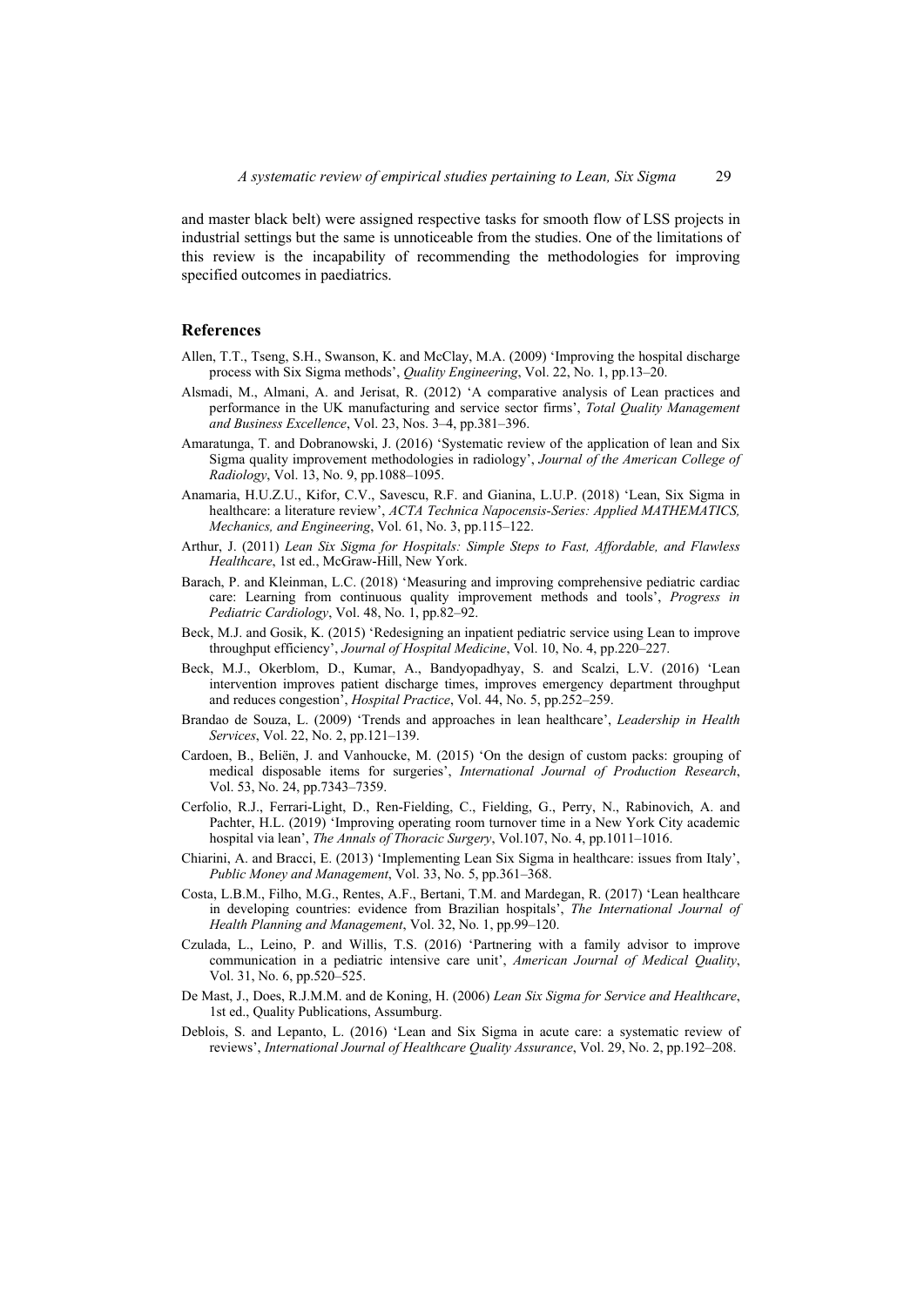- De-Margerie, V. and Jiang, B. (2011) 'How relevant is OM research to managerial practice? An empirical study of top executives' perceptions', *International Journal of Operations and Production Management*, Vol. 31, No. 2, pp.124–147.
- Douglas, D., Laura, B. and Hoa, C. (2007) 'Use of the Six Sigma methodology to reduce incidence of breast milk administration errors in the NIC', *Neonatal Network*, Vol. 26, No. 3, pp.161–166.
- Flynn, B.B., Sakakibara, S., Schroeder, R.G., Bates, K.A. and Flynn, E.J. (1990) 'Empirical research methods in operations management', *Journal of Operations Management*, Vol. 9, No. 2, pp.250–284.
- Fratino, L.M., Daniel, D.A., Cohen, K.J. and Chen, A.R. (2009) 'Evaluation of quality improvement initiative in pediatric oncology: implementation of aggressive hydration protocol', *Journal of Nursing Care Quality*, Vol. 24, No. 2, pp.153–159.
- Frings, G.W. and Grant, L. (2005) 'Who moved my Sigma… effective implementation of the Six Sigma methodology to hospitals', *Quality and Reliability Engineering International*, Vol. 21, No. 3, pp.311–328.
- Glasgow, J.M., Scott-Caziewell, J.R. and Kaboli, P.J. (2010) 'Guiding inpatient quality improvement: a systematic review of Lean and Six Sigma', *The Joint Commission Journal on Quality and Patient Safety*, Vol. 36, No. 12, pp.533–540.
- Gleich, S.J., Nemergut, M.E., Stans, A.A., Haile, D.T., Feigal, S.A., Heinrich, A.L. and Tripathi, S. (2016) 'Improvement in patient transfer process from the operating room to the PICU using a Lean and Six Sigma-based quality improvement project', *Hospital Paediatrics*, Vol. 6, No. 8, pp.483–489.
- Gowen III, C.R., Stock, G.N. and McFadden, K.L. (2008) 'Simultaneous implementation of Six Sigma and knowledge management in hospitals', *International Journal of Production Research*, Vol. 46, No. 23, pp.6781–6795.
- Greenwood, T.J., Lopez-Costa, R.I., Rhoades, P.D., Ramírez-Giraldo, J.C., Starr, M., Street, M. and McKinstry, R.C. (2015) 'CT dose optimization in pediatric radiology: a multiyear effort to preserve the benefits of imaging while reducing the risks', *Radiographics*, Vol. 35, No. 5, pp.1539–1554.
- Gupta, S., Modgil, S. and Gunasekaran, A. (2019) 'Big data in lean Six Sigma: a review and further research directions', *International Journal of Production Research*, pp.1–23, DOI: 10.1080/00207543.2019.159859.
- Habidin, N.F., Shazali, N.A., Ali, N., Khaidir, N.A. and Jamaludin, N.H. (2014) 'Exploring lean healthcare practice and supply chain innovation for Malaysian healthcare industry', *International Journal of Business Excellence*, Vol. 7, No. 3, pp.394–410.
- Hammer, M. (2002) 'Process management and the future of Six Sigma', *MIT Sloan Management Review*, Vol. 43, No. 2, pp.26–32.
- Harry, M. and Schroeder, R. (2005) *Six Sigma: The Breakthrough Management Strategy Revolutionizing the World's Top Corporations*, 1st ed., Broadway Business, New York.
- Hassanain, M., Zamakhshary, M., Farhat, G. and Al‐Badr, A. (2017) 'Use of Lean methodology to improve operating room efficiency in hospitals across the Kingdom of Saudi Arabia', *The International Journal of Health Planning and Management*, Vol. 32, No. 2, pp.133–146.
- Holweg, M. (2007) 'The genealogy of lean production', *Journal of Operations Management*, Vol. 25, No. 2, pp.420–437.
- Improta, G., Romano, M., Di Cicco, M.V., Ferraro, A., Borrelli, A., Verdoliva, C. and Cesarelli, M. (2018) 'Lean thinking to improve emergency department throughput at AORN Cardarelli hospital', *BMC Health Services Research*, Vol. 18, No. 1, p.914.
- Jayasinha, Y. (2016) 'Decreasing turnaround time and increasing patient satisfaction in a safety net hospital-based paediatrics clinic using Lean Six Sigma methodologies', *Quality Management in Healthcare*, Vol. 25, No. 1, pp.38–43.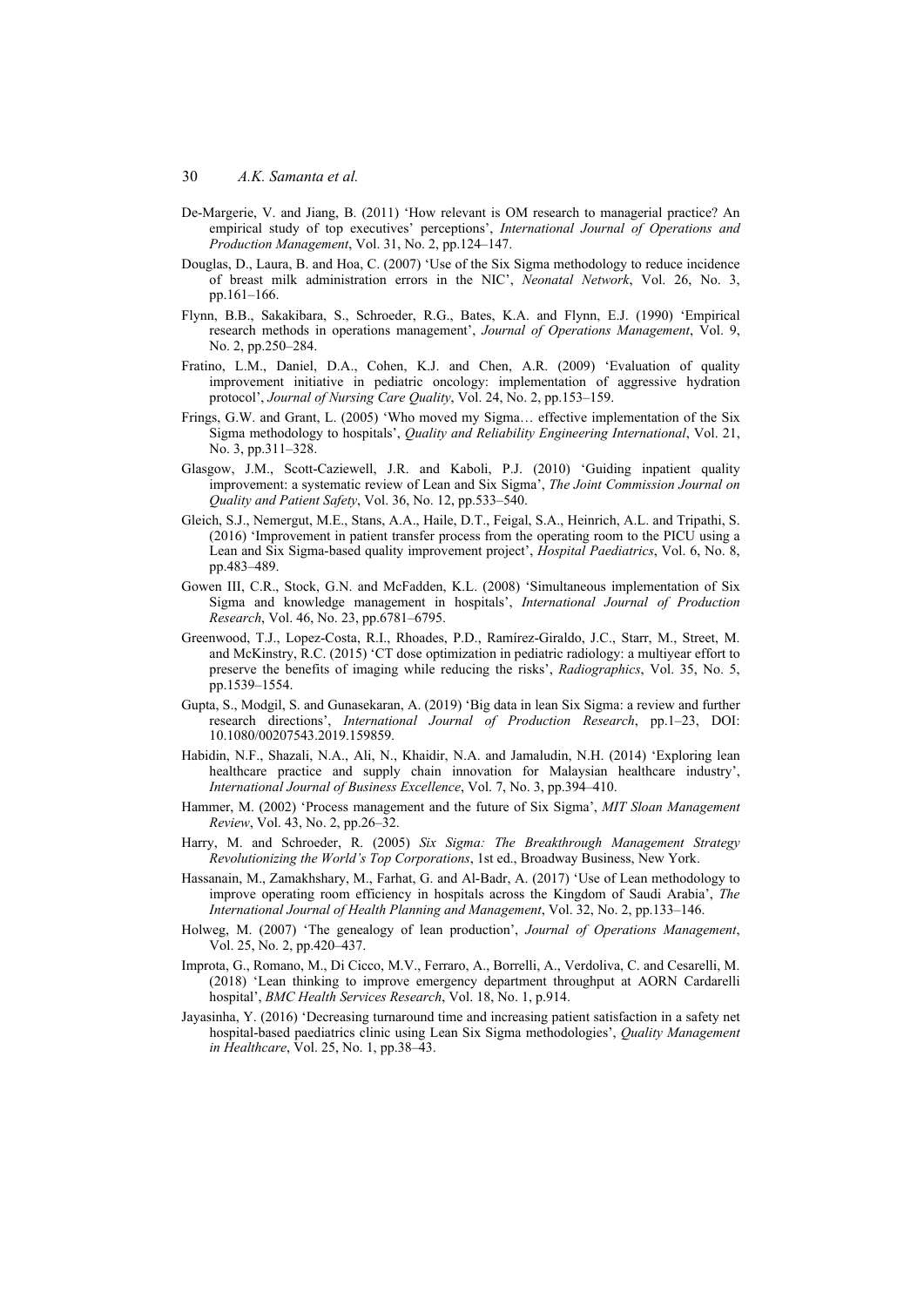- Kollberg, B., Dahlgaard, J.J. and Brehmer, P.O. (2006) 'Measuring lean initiatives in healthcare services: issues and findings', *International Journal of Productivity and Performance Management*, Vol. 56, No. 1, pp.7–24.
- Kovach, J.V. and Borikar, S. (2018) 'Enhancing financial performance: an application of Lean Six Sigma to reduce insurance claim denials', *Quality Management in Healthcare*, Vol. 27, No. 3, pp.165–171.
- Lee, E., Grooms, R., Mamidala, S. and Nagy, P. (2014) 'Six easy steps on how to create a lean sigma value stream map for a multidisciplinary clinical operation', *Journal of the American College of Radiology*, Vol. 11, No. 12, pp.1144–1149.
- Liberati, A., Altman, D.G., Tetzlaff, J., Mulrow, C., Gøtzsche, P.C., Ioannidis, J.P. and Moher, D. (2009) 'The PRISMA statement for reporting systematic reviews and meta-analyses of studies that evaluate healthcare interventions: explanation and elaboration', *PLoS Medicine*, Vol. 6, No. 7, p.e1000100.
- Lifvergren, S., Gremyr, I., Hellström, A., Chakhunashvili, A. and Bergman, B. (2010) 'Lessons from Sweden's first large-scale implementation of Six Sigma in healthcare', *Operations Management Research*, Vol. 3, Nos. 3–4, pp.117–128.
- Liker, J.K. (2004) *The Toyota Way: 14 Management Principles from the World's Greatest Manufacturer*, 1st ed., McGraw-Hill Education, New York.
- Luton, A., Bondurant, P.G., Campbell, A., Conkin, C., Hernandez, J., Hurst, N. and Ahern, K. (2015) 'Got (the right) milk? How a blended quality improvement approach catalyzed change', *Advances in Neonatal Care*, Vol. 15, No. 5, pp.345–353.
- Mason, S.E., Nicolay, C.R. and Darzi, A. (2015) 'The use of Lean and Six Sigma methodologies in surgery: a systematic review', *The Surgeon*, Vol. 13, No. 2, pp.91–100.
- Mazzocato, P., Holden, R.J., Brommels, M., Aronsson, H., Bäckman, U., Elg, M. and Thor, J. (2012) 'How does lean work in emergency care? A case study of a lean-inspired intervention at the Astrid Lindgren Children's hospital, Stockholm, Sweden', *BMC Health Services Research*, Vol. 12, No. 1, p.28.
- McBeth, C.L., Montes, R.S., Powne, A., North, S.E. and Natale, J.E. (2018) 'Interprofessional approach to the sustained reduction in ventilator-associated pneumonia in a pediatric intensive care unit', *Critical Care Nurse*, Vol. 38, No. 6, pp.36–45.
- Migita, R., Yoshida, H., Rutman, L. and Woodward, G.A. (2018) 'Quality improvement methodologies: principles and applications in the pediatric emergency department', *Pediatric Clinics*, Vol. 65, No. 6, pp.1283–1296.
- Mistry, K.P., Jaggers, J., Lodge, A.J., Alton, M., Mericle, J.M., Frush, K.S. and Meliones, J.N. (2008) 'Using Six Sigma® methodology to improve handoff communication in high-risk patients', in *Advances in Patient Safety: New Directions and Alternative Approaches*, Vol. 3, Agency for Healthcare Research and Quality, US.
- Roberts, R.J., Wilson, A.E. and Quezado, Z. (2017) 'Using Lean Six Sigma methodology to improve quality of the anesthesia supply chain in a pediatric hospital', *Anesthesia and Analgesia*, Vol. 124, No. 3, pp.922–924.
- Roth, A.V. (2007) 'Applications of empirical science in manufacturing and service operations', *Manufacturing and Service Operations Management*, Vol. 9, No. 4, pp.353–367.
- Seidl, K.L. and Newhouse, R.P. (2012) 'The intersection of evidence-based practice with 5 quality improvement methodologies', *Journal of Nursing Administration*, Vol. 42, No. 6, pp.299–304.
- Soni, G. and Kodali, R. (2011) 'A critical analysis of supply chain management content in empirical research', *Business Process Management Journal*, Vol. 7, No. 2, pp.238–266.
- Tagge, E.P., Thirumoorthi, A.S., Lenart, J., Garberoglio, C. and Mitchell, K.W. (2017) 'Improving operating room efficiency in academic children's hospital using Lean Six Sigma methodology', *Journal of Pediatric Surgery*, Vol. 52, No. 6, pp.1040–1044.